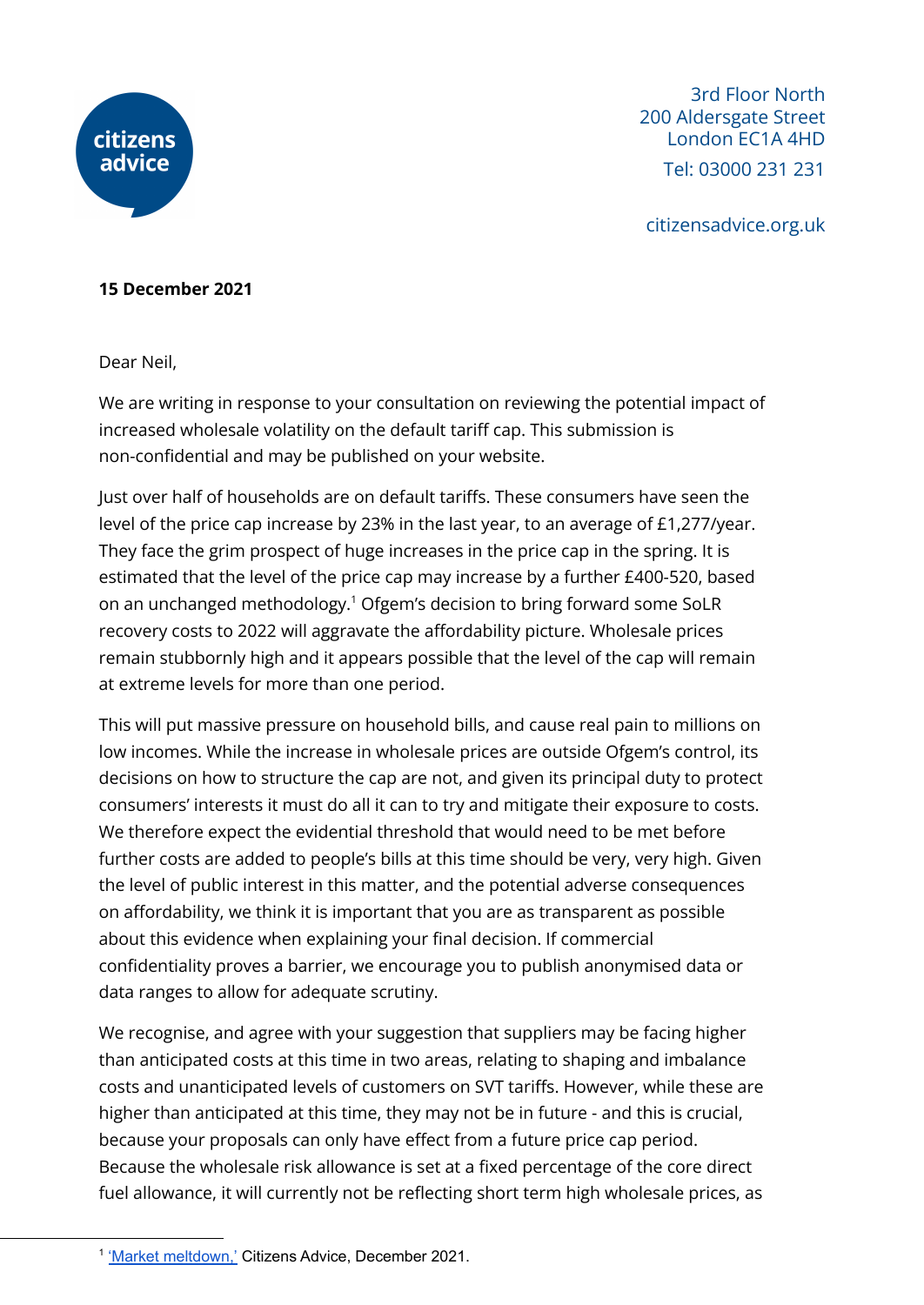the wholesale price was much lower in the observation window used to set the core direct allowance. However that will not be the case when the cap is next reset, given how high forward prices have been.

Given the way the cap is configured the wholesale risk allowance will always lag current prices, but it could do so in either direction (eg be too high, instead of too low) as you acknowledge in the consultation. Even without modification to the price cap methodology, the cash value of the wholesale risk allowance will increase significantly in the next price cap period given its mechanical linkage to the core direct fuel allowance.

We also note that consolidation in the market should reduce the relative volume of shaping and imbalance costs incurred in supply, as larger market participants are better able to balance their positions. 2

We recognise the likelihood that the number of consumers on default tariffs will steadily inflate over time, for as long as it remains the case that the cap is undercutting the price of fixed term acquisition deals. As you note, suppliers have had some opportunity to anticipate this, given legacy suppliers fixed term deals have been higher than their default tariff deals since May 2021.

We are conscious of concerns that suppliers may lock in expensive hedges for default tariff consumers only to see them leave in huge numbers when fixed deals start to undercut the price cap again. This is plausible, but it is speculative and may or may not happen. Our past analysis has suggested that achievable savings and the switching rate are poorly correlated. $^3$  Consumers are likely to have less choice due to the reduction in the number of suppliers, and those suppliers that remain are likely to be characterised by greater financial prudence which may deter an all out price war. Consumer confidence in switching, particularly to lesser known brands, may be adversely affected by the current crisis in the market, $4$  their own experiences with failed suppliers, or the potential confusion caused by changing public messaging on whether they should switch or not. Conversely, the incentives to switch may be strong due to record bills, and to pent up demand that could not be met when no deals were available.

<sup>&</sup>lt;sup>2</sup> In its energy market investigation, the CMA [noted](https://assets.publishing.service.gov.uk/media/559fb56940f0b61567000041/Appendix_5.1_Wholesale_electricity_market_rules.pdf) that 'Some small suppliers rely, even under current rules, to a much greater extent on cash-out than do the larger firms.'

<sup>&</sup>lt;sup>3</sup> Figure 2, 'Written evidence to the Domestic Gas and Electricity (Tariff Cap) Bill [Committee](https://www.citizensadvice.org.uk/Global/CitizensAdvice/Energy/Energy%20Consultation%20responses/Citizens%20Advice%20-%20Written%20evidence%20to%20Domestic%20Gas%20and%20Electricity%20(Tariff%20Cap)%20Bill%20Committee.pdf) from [Citizens](https://www.citizensadvice.org.uk/Global/CitizensAdvice/Energy/Energy%20Consultation%20responses/Citizens%20Advice%20-%20Written%20evidence%20to%20Domestic%20Gas%20and%20Electricity%20(Tariff%20Cap)%20Bill%20Committee.pdf) Advice,' 12 March 2018.

<sup>&</sup>lt;sup>4</sup> Recent polling conducted for *[Citizens](https://www.citizensadvice.org.uk/Global/CitizensAdvice/Energy/Market%20Meltdown%20-%20Citizens%20Advice%20Dec%202021.pdf) Advice* found that 40% of people who've heard about supplier failures are less likely to switch supplier in future as a result. Yonder Data Solutions interviewed 2,019 GB adults, online, between the 26th and 28th of November 2021. Data were weighted to be demographically representative of all GB adults aged 18+.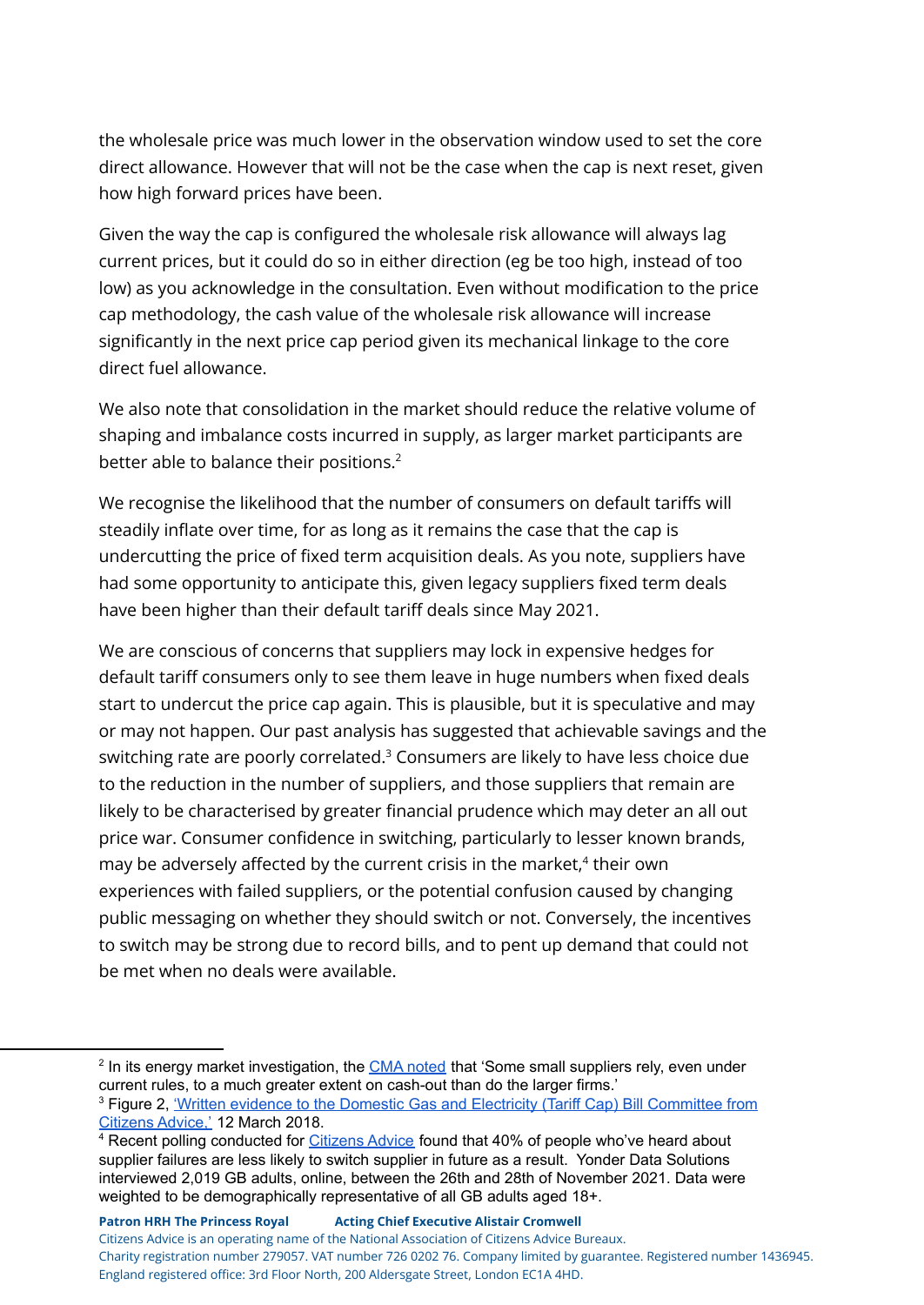So we simply cannot say with certainty how big this risk of stranded hedge costs is. But what we can say with certainty is that increasing the price cap will cause consumers pain. You should be mindful of this certain pain that a price rise will cause when taking a judgement on whether it is worth insuring against a speculative risk that may or may not materialise.

Given this is the case, we welcome that you appear to be taking a relatively cautious approach in estimating suppliers' exposure to unhedged costs, and propose using a figure taken from efficient suppliers rather than an industry average.

We are in strong agreement with your proposal to also include the likely drop in suppliers CfD costs in any overall adjustment you make. As you highlight, CfD liabilities are inversely correlated to market prices and it is right that any reduction in these costs is clawed back for consumers. That would be the case at any time, but is acutely necessary now given other inflationary pressures.

We agree that any adjustment should be temporary, although we would prefer its duration to be more definitively constrained and to a shorter period. You propose that you 'would endeavour to review this decision no later than 12 months after its implementation.' This appears to imply that the allowance could be in place for at least 3 price cap periods, given that there would need to be time for the consideration of the results of the review and a decision before the allowance could be changed. 'Endeavour' falls short of a firm commitment. As previously highlighted, the need for an additional allowance is speculative, and its introduction could not be coming at a worse time for consumers given the prospect that at least the next two price cap periods may see an extremely high cap set. We think you should commit to conducting an earlier review of the need for any uplift - it is imperative that consumers do not pay any additional costs for any longer than absolutely necessary.

Finally, while this consultation does not contain proposals to change the observation window it does suggest that you may wish to look at amending it to take into account nearer to real time wholesale prices in the coming months. We think it is reasonable to be posing that question, but you should be mindful that there are risks that this may expose consumers to more volatile prices. As hard hit as consumers will be by the sharp increase in the cap this winter, it would have been much worse for them if they had been exposed to anything resembling spot prices.